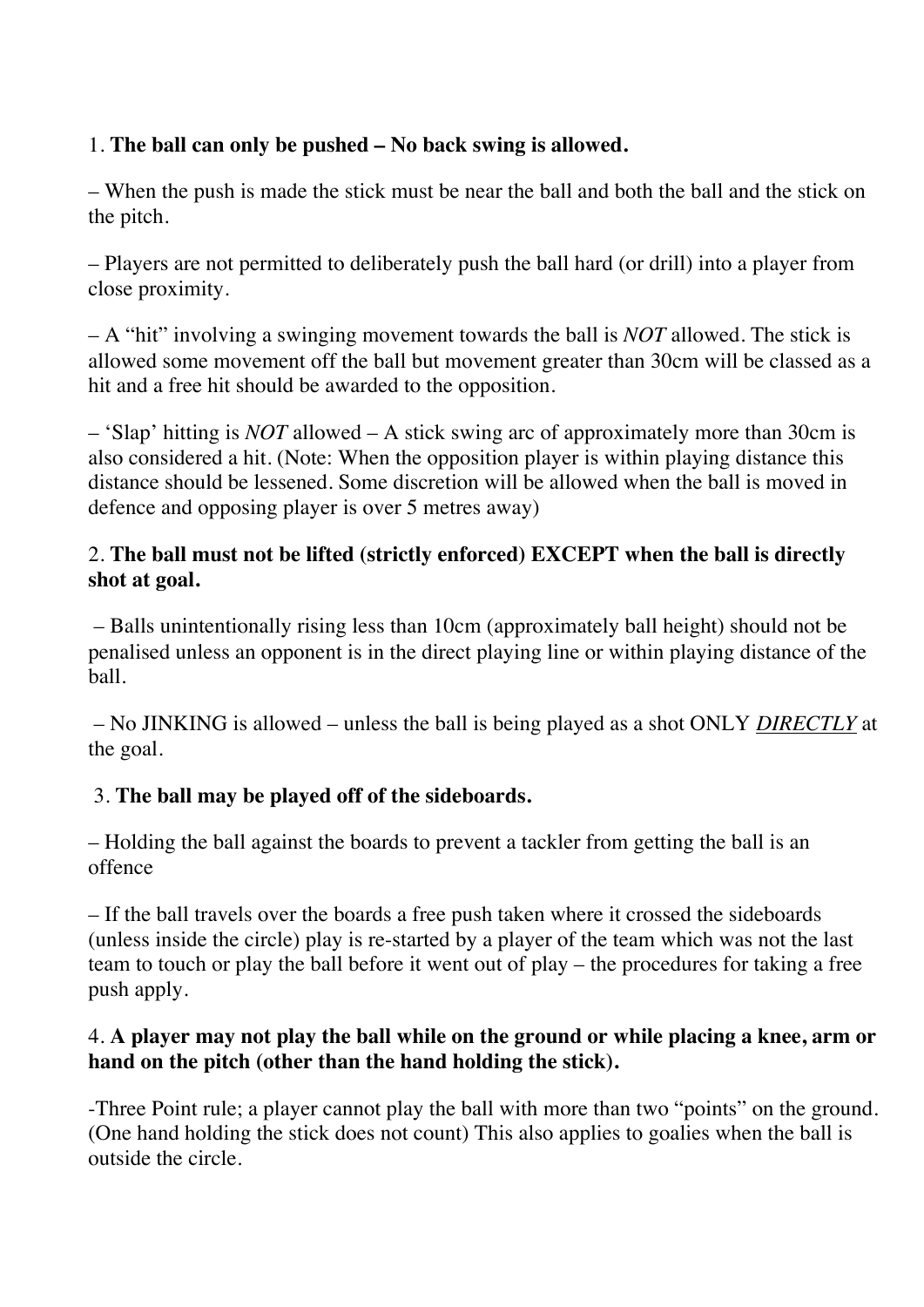### 5. **On a free push the ball should be stationary**

– all defenders must be at least 3 metres from the ball.

– if the free push to the attack is inside the attacking half the free push must be taken

3m from the circle and at least 1m from the side boards

– **ALL** players must be 3 metres away

– The ball must not travel directly into the circle from the free push 3 metres from circle

– It may be deflected by a player or by the boards

## 6. **If the ball is played over the back line**

Unintentionally by ANY player, the award is a free push 9.10metres from the back line (or the level with the top of the circle) in line with where the ball went over.

– If the defence pushes the ball over the back line intentionally, the result is a penalty corner for the other team.

– Only if the Goalkeeper intentionally plays the ball over the back line should a corner be awarded

# 7. **GOALKEEPER PRIVILEDGES**

– The goalkeeper can play the ball in the circle while lying on the ground.

– A goalkeeper on the ground must not play the ball outside the circle.

– A goalkeeper can play the ball outside their own circle but they are treated as a field player.

– A goalkeeper or player with goalkeeping privileges wearing headgear cannot enter the attacking half.

– A goalkeeper may deflect the ball over the back line, but cannot play (push, kick, hit) it over the back line.

– If the ball becomes lodged in the keepers leg guards the games a penalty corner is awarded.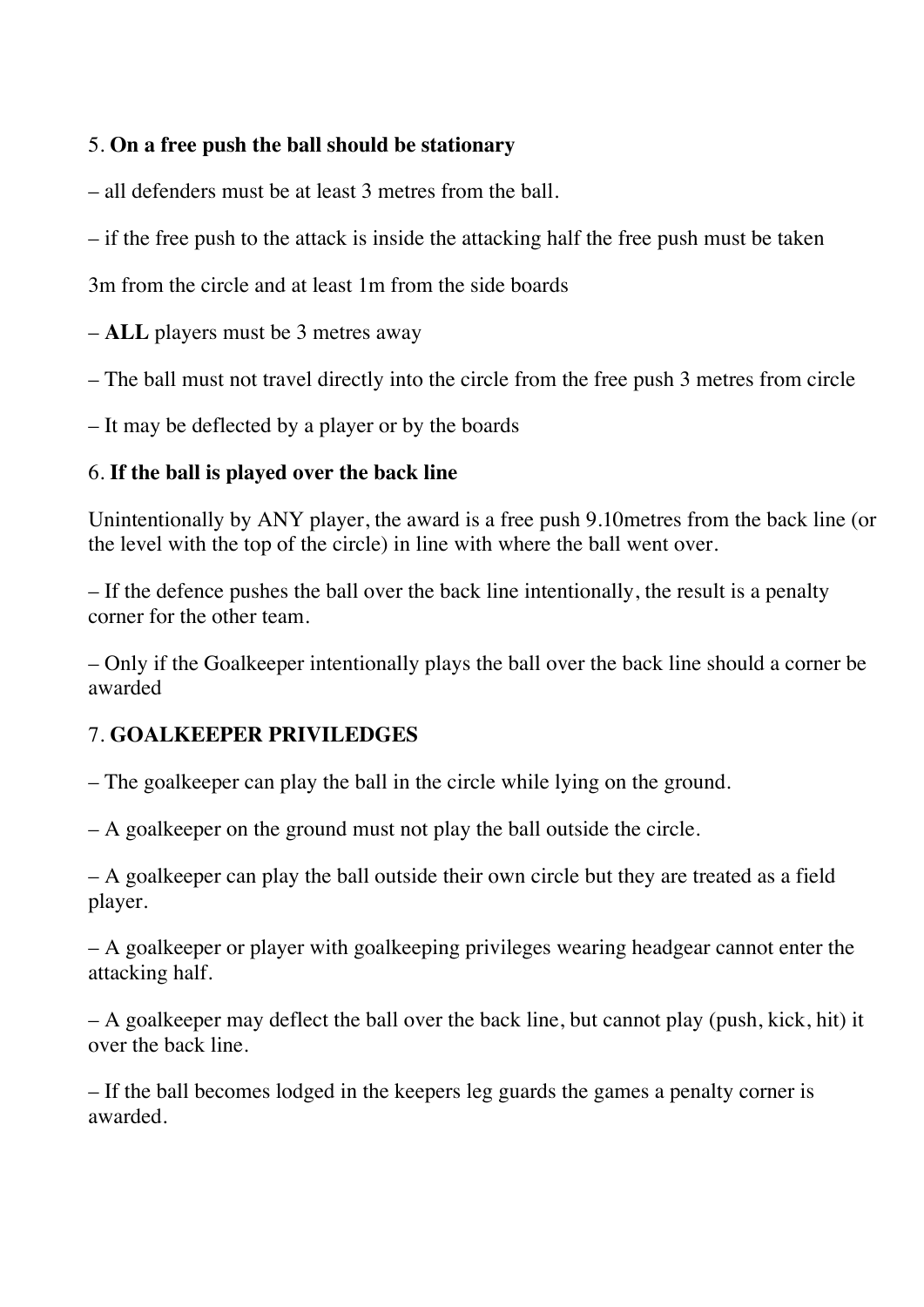## 8. **PENALTY CORNERS**

– A penalty is awarded for unintentional offences by defenders inside the circle, or intentional offences between the half-line and the circle.

– On a penalty corner only the keeper may be in the goal all other defenders must be behind the back line opposite the pusher out or behind the half line.

– Before a shot on goal can be taken the ball must travel outside the circle.

-The ball is placed 6 metres from either post and the pusher out must have one foot behind the back line.

– The ball can be flicked or lifted only directly at the goals.

– A Maximum period of 30 seconds is allowed for both attacking and defending teams to prepare if either team is not ready 1st offence green card, 2nd offence yellow card for 2 minutes.

### 9. **Players MUST NOT obstruct the opposition player from playing the ball**

- Players cannot back into another player
- Players cannot interfere with the stick or body of another player
- Players cannot shield the ball from a legitimate tackle with their stick or body
- Tacklers should not push into the opponent's stick—the focus is on block tackling.
- The tackler or ball carrier cannot charge another stationary player
- A player must not tackle using their body or stick contact

– A player should not tackle the opposing player from behind.

### 10. **Locked Ball: If the ball becomes 'locked' between two players facing in opposite directions, the players must attempt to allow the ball to be released.**

– A player that carries the ball into the lock should be given the opportunity to release the ball – if the LOCK remains for more than 3-5 seconds the player that carried the ball into the lock should be penalized with a free hit against them.